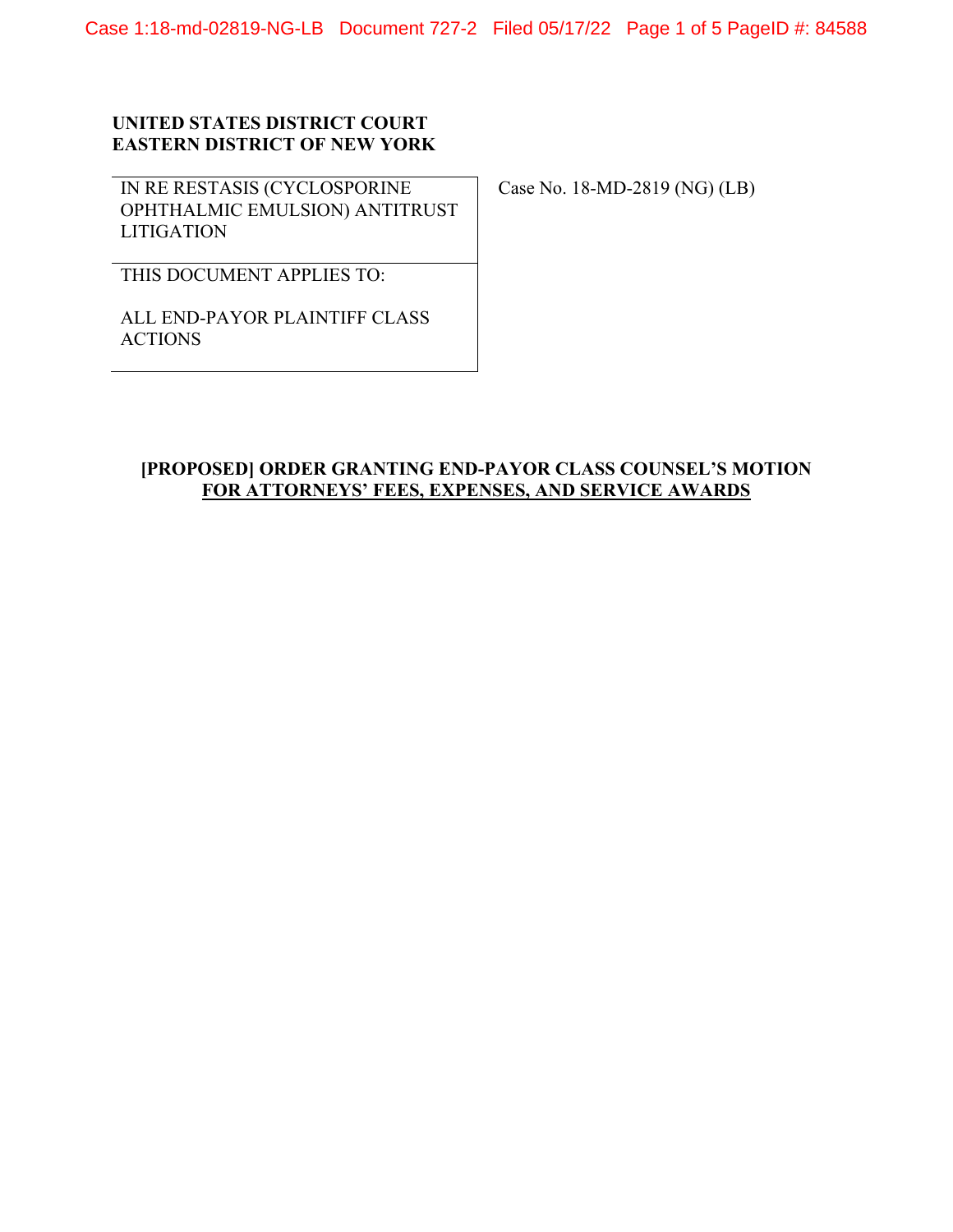Pursuant to Rule 23(e) of the Federal Rules of Civil Procedure, the Court hereby orders as follows:

WHEREAS, this matter having come before the Court by way of End-Payor Class Counsel's Motion for Attorneys' Fees, Expenses, and Service Awards ("Motion");

WHEREAS, the notice provided to the End-Payor Class stated that "Class Counsel will request an award from the Court for attorneys' fees not to exceed one-third of the total amount of the Settlement Fund plus any accrued interest, plus reimbursement for the costs and expenses they advanced in litigating the case not to exceed \$5,250,000. . . . Class Counsel will also request a service award of up to \$20,000 to be paid to each of the Class Representatives who worked on behalf of the entire Class to achieve the results of the Settlement";

WHEREAS, Class Counsel seek the payment of (1) attorneys' fees in the amount of \$10,000,000, *i.e.* one-third of the settlement fund; (2) expenses in the amount of \$4,635,684, and (3) a \$20,000 service award for each of the named class representatives; and

WHEREAS, claims administration is ongoing and Class Counsel will seek the payment of additional costs from the settlement fund related to ongoing costs of settlement administration. A.B. Data—the Court-appointed notice administrator—has estimated that such future costs will total approximately \$250,000.

THEREFORE, the Court **GRANTS** the motion and **ORDERS** as follows:

**I. Attorneys' Fees** 

1. To determine the reasonableness of a fee, district courts have discretion to apply either the lodestar method or the percentage-of-recovery method. *City of Birmingham Ret. & Relief Sys. v. Davis*, 806 F. App'x 17, 18 (2d Cir. 2020); *Goldberger v. Integrated Res., Inc.*, 209

-1-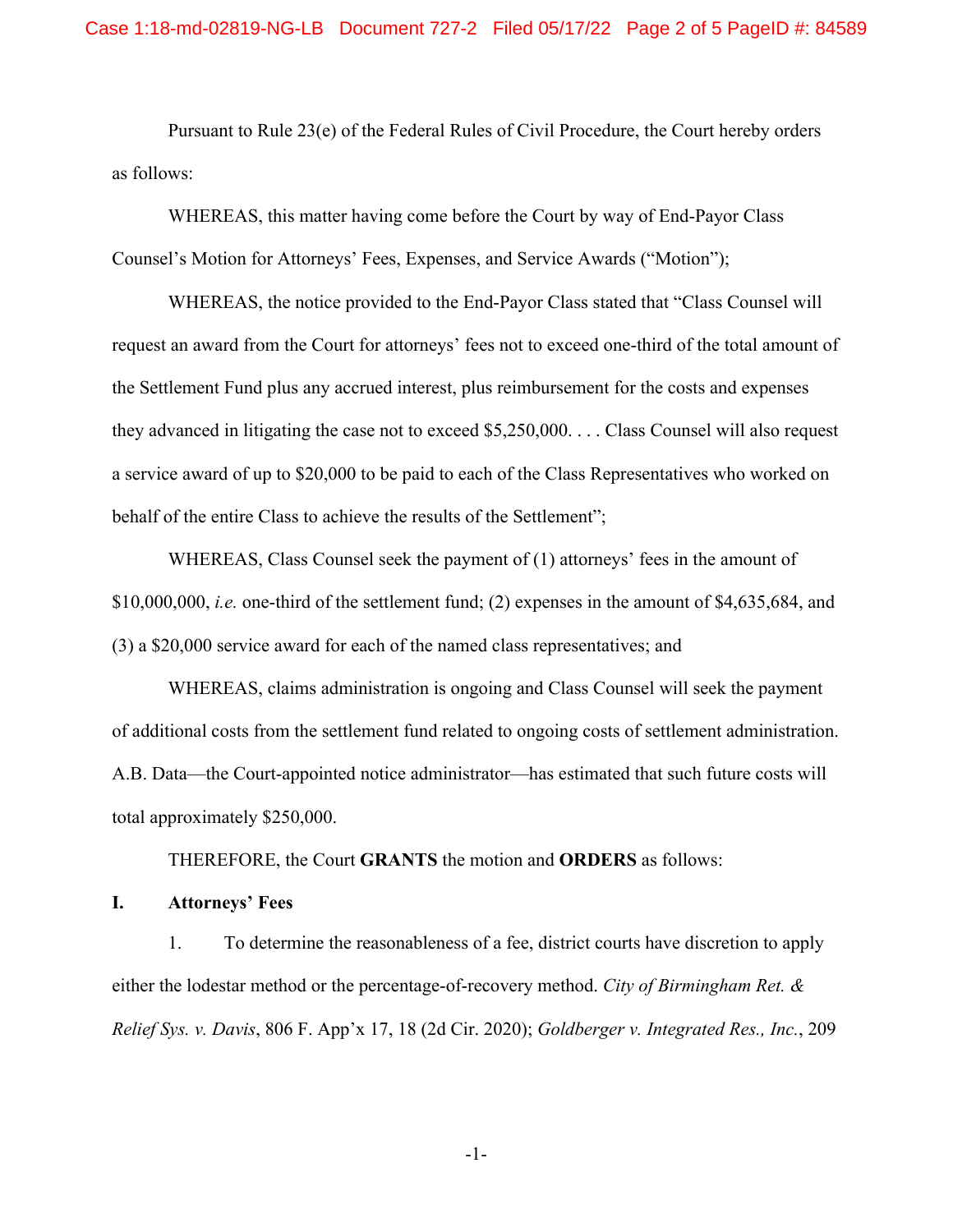F.3d 43, 50 (2d Cir. 2000). Under either method, Class Counsel's requested fee award of \$10,000,000 is reasonable.

2. Each of the factors set forth in *Goldberger*—(a) the time and labor expended by counsel; (b) the magnitude and complexity of the litigation; (c) the risk of the litigation; (d) the quality of the representation; (e) the requested fee in relation to the recovery under the settlement; and (f) public policy—favors the requested fee. Class Counsel litigated this case on a contingent basis for four years. The litigation was complex, and major events in the litigation motions to discuss, discovery, class certification, and summary judgment—were heavily contested. Class Counsel ably represented the End-Payor Class at each step of the litigation.

3. In addition, Class Counsel's lodestar in this litigation—which is based on the number of hours incurred and hourly rates that the Court finds reasonable—was over nineteen million dollars. The requested fee would provide Class Counsel approximately 52% of their lodestar. This significant negative multiplier "militates very in favor of the reasonableness of the fee request, particularly in light of the fact that courts generally grant fees with positive multipliers to reflect the complexity and risks undertaken by class counsel." *Guevoura Fund Ltd. v. Sillerman*, No. 1:15-CV-07192-CM, 2019 WL 6889901, at \*18 (S.D.N.Y. Dec. 18, 2019).

4. The Court therefore authorizes the payment of \$10,000,000 for attorneys' fees from the settlement fund. Co-Lead Counsel shall allocate attorneys' fees among Class Counsel in their sole discretion.

## **II. Expenses**

5. Class Counsel seeks the payment of \$4,635,684.00 in litigation-related expenses. The requested expenses include (1) \$3,689,345.86 in the payment of shared expenses (such as

-2-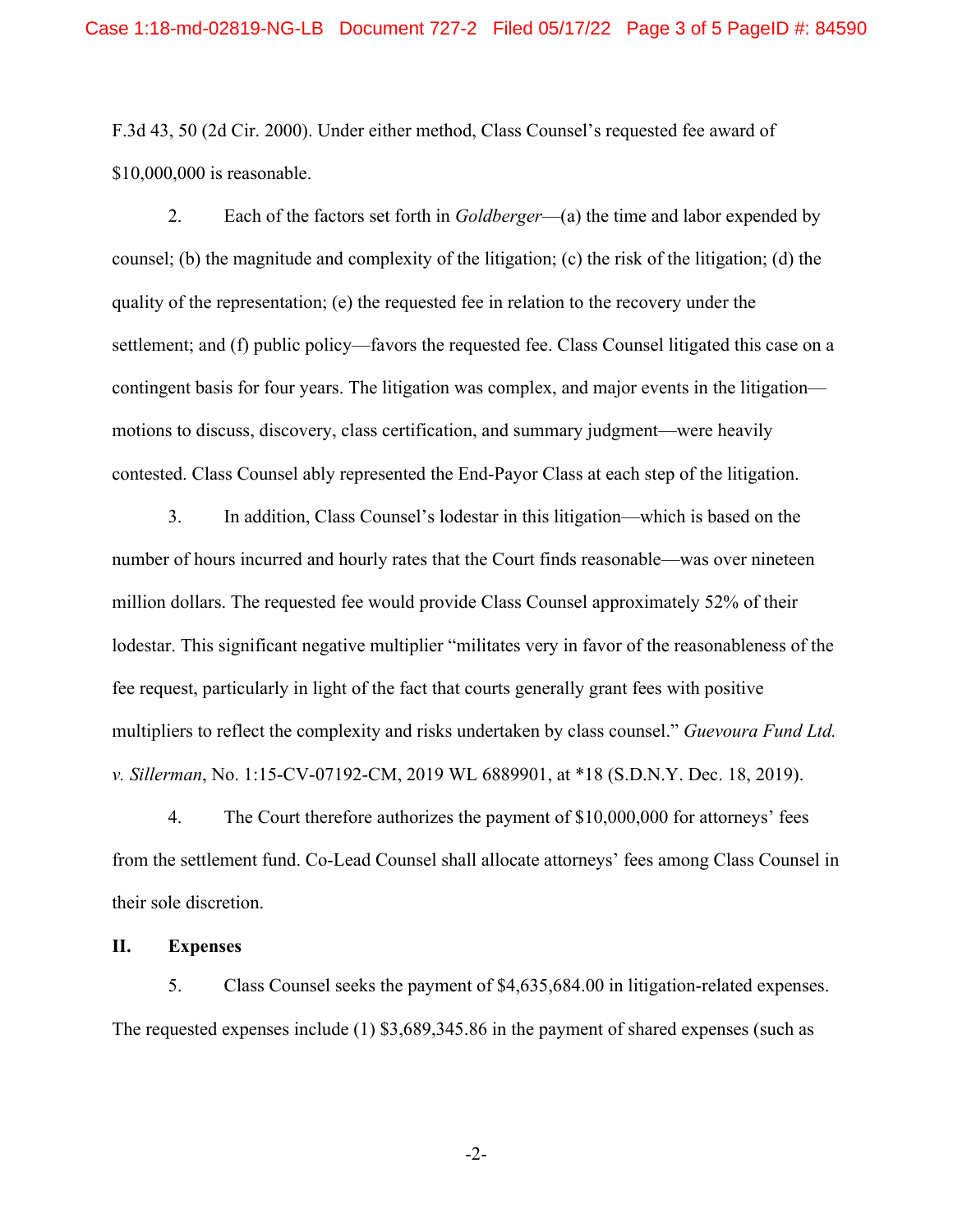for experts), (2) \$450,160.28 in costs incurred by individual firms, and (3) \$496,177.86 in costs incurred by A.B. Data for settlement and claims administration.

6. The expenses include costs related to expert witnesses, pharmaceutical industry data, legal research, document hosting, deposition transcripts, travel, and other litigation-related items. Plaintiffs retained experts in a wide range of subject matters, for example, and those experts authored detailed reports, sat for depositions, and certain experts appeared at the class certification evidentiary hearing. The Court finds that the requested expenses are reasonable in light of the complexity and scope of this litigation and authorizes the payment of \$4,635,684.00 for litigation expenses from the settlement fund.

7. Upon completion of claims processing, Class Counsel shall submit to the Court a request for the authorization of a final, additional payment to the claims administrator for work done to finalize the processing of claims and the distribution of settlement proceeds to class members.

## **III. Service Awards**

8. Class Counsel also request that the Court approve the payment of \$20,000 service awards to each of the ten named Class Representatives (\$200,000 total). The awards are reasonable in light of the work Class Representatives undertook to represent the interests of the End-Payor Class. Among other things, the Class Representatives kept apprised of the status of the litigation, produced documents, responded to interrogatories, prepared and sat for depositions, and consulted with Class Counsel regarding the litigation and settlement. The court authorizes the payment of \$20,000 in service awards to each of the Class Representatives from the settlement fund.

-3-